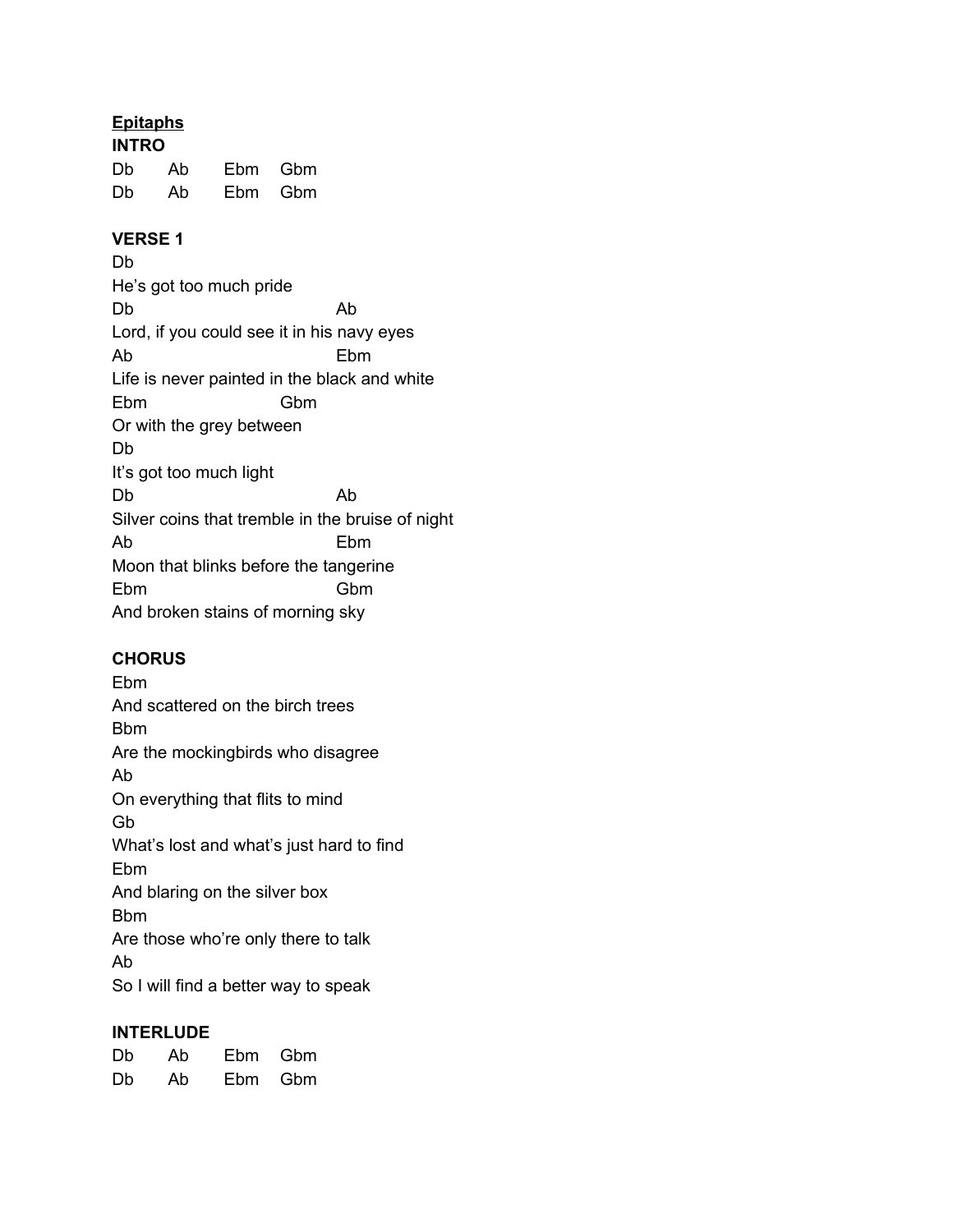#### **VERSE 2**

Db She's got a new fake tan Db Ab Drinking pop culture from a silver can Ab Ebm Staring from her bed into a lava lamp Ebm Gbm That bubbles up her thoughts Db About money and time, Db Ab Things that share a problematic love life Ab Ebm They'll help you cut yourself up with a butter knife Ebm Gbm Just when you've hit your prime

# **CHORUS 2**

Ebm And scattered on the dirty streets Bbm Are the broken souls who disagree Ab And beg for what you're offering Gb And all the while we're promising Ebm That rain will fall on fertile ground Bbm There's no lost cause that can't be found Ab So I will find the growth in every seed

#### **INTERLUDE**

| Db | Ab | Ebm. | Gbm |
|----|----|------|-----|
| Db | Ab | Ebm. | Gbm |

#### **VERSE 3**

Db It's a sketchy scene Db Ab Bottlecaps littering the pothole street,